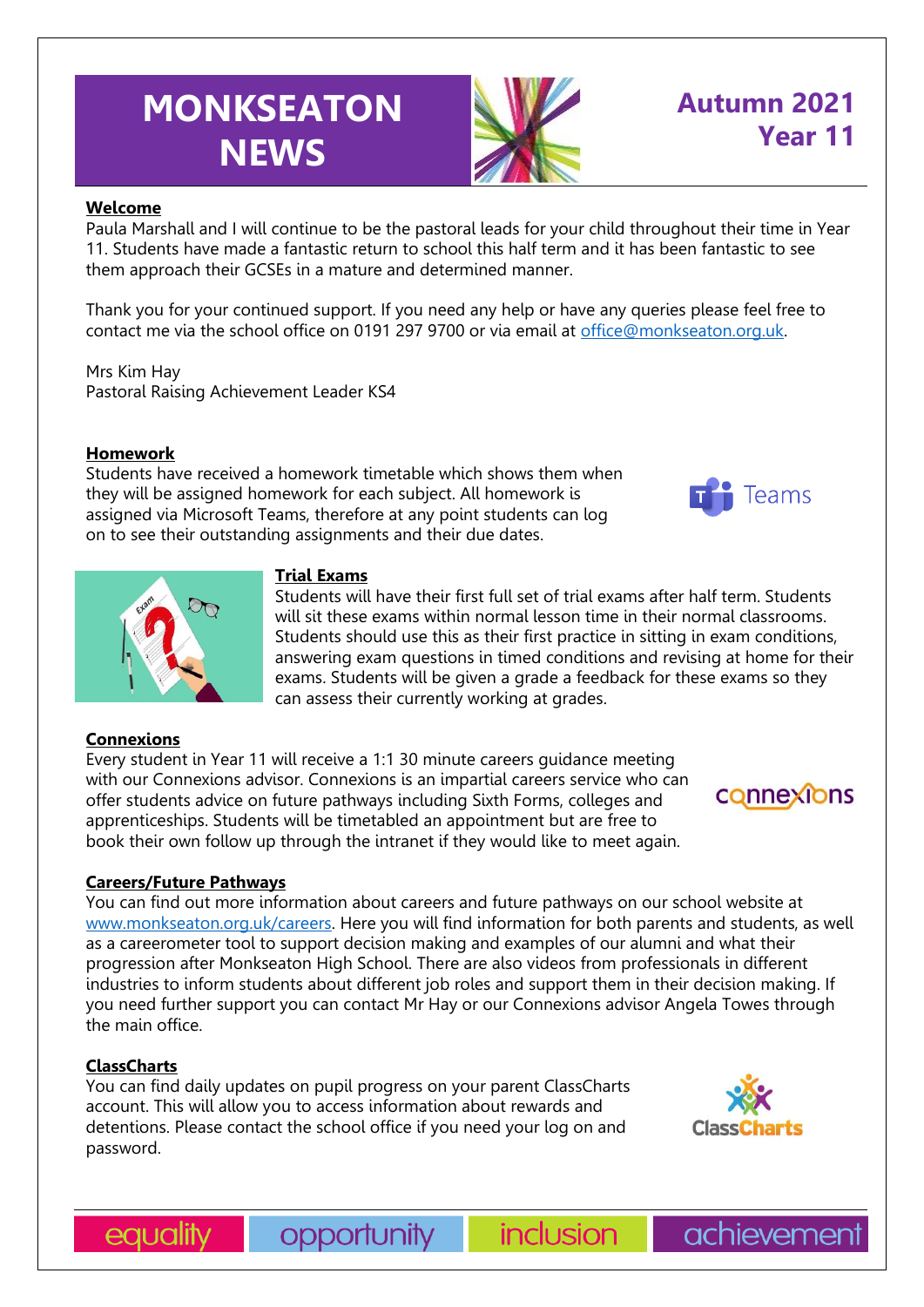#### **Year 11 Subject Award Winners:**

#### **Well Done to our subject stars this half term!**

Art – Tayler Palmer Biology – Emily Forrest Business – Luke Warriner Chemistry – Sophie Stanyer Computer Science – Ben Hillas English – Lily Reed French – Ben Hillas Geography – Candice Barker History – Aiofe Graham Health and Social Care – Clare Burns Hospitality – Daisy Spry I media – Thomas Moralee Maths – Luke Warriner Media Studies – Abi Curtis Music- Tayler Palmer P.E. – Sarah Vince Performing Arts- Owen Morrow Physics – Gabrielle Hastie Spanish – Lily Brown



#### **Year 11 will be studying the following topics in the next half term:**

#### **Maths Foundation:**

- Number Review
- Algebra
- Geometry
- **Statistics**

#### **Maths Higher:**

- Rearranging Formula
- **Surds**
- Proof
- Vectors

#### **English:**

- Trial exams: Language Paper 2: Questions 1,2,3,4
- Trial Exams: Literature: Essay question on 'Macbeth'
- Literature: Power and Conflict poetry
- Literature: 'An Inspector Calls' revision

#### **Biology:**

• Gas Exchange and Transport

#### **Chemistry:**

- Rates of Reaction
	- **Equilibria**
- Separation Techniques

#### **Art:**

- Creating acrylic paintings onto canvas
- Developing sketch books
- Documenting an outcome and being inspired by artists work.

#### **Business:**

- Quality
- Ecommerce
- Lean Production
- Procurement

### **Physics:**

• Electricity

#### **Computer Science**

- Compression
- Threats to computer systems
- Systems software

equality

opportunity

**inclusion** 

achievement